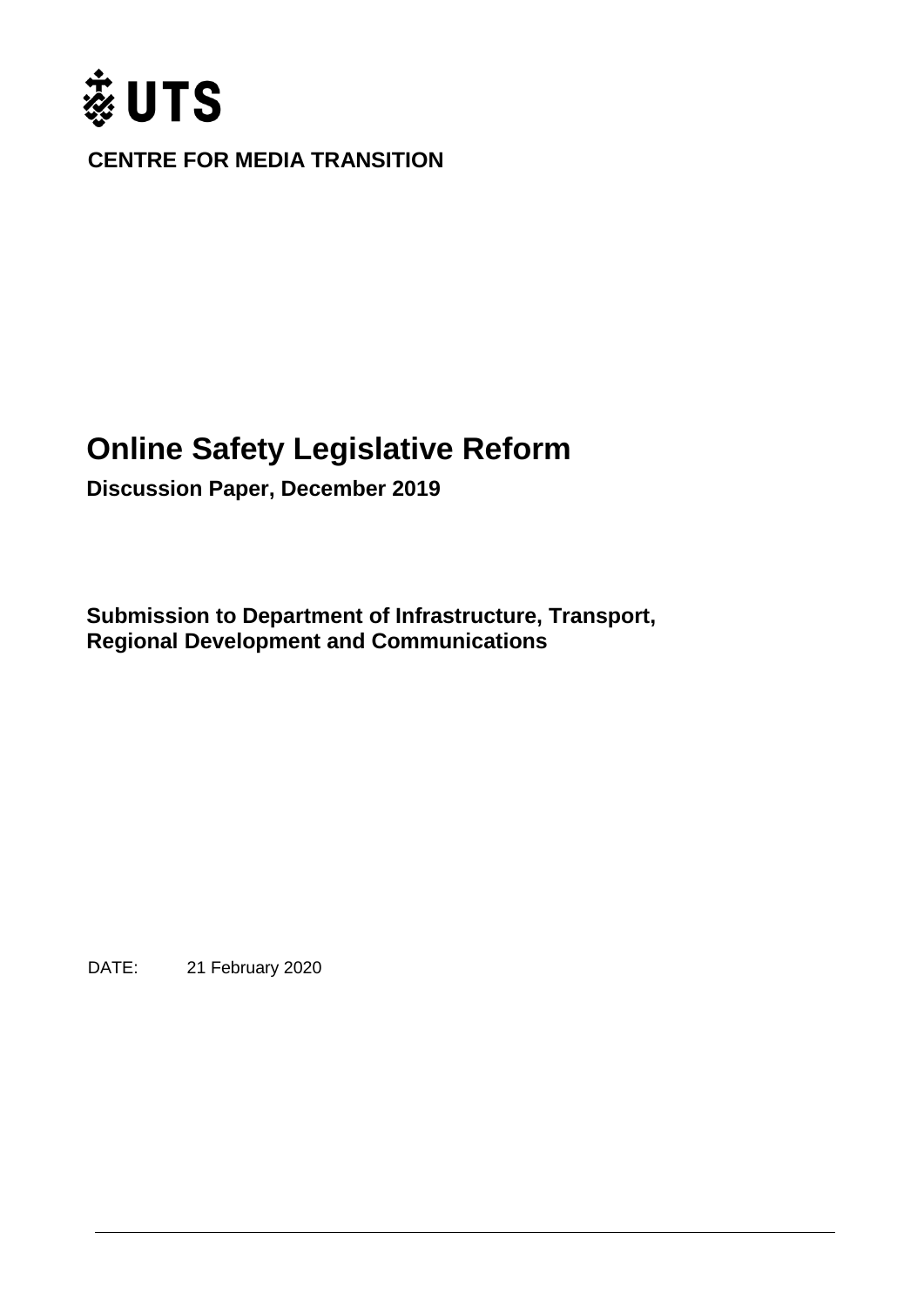#### **About the Centre for Media Transition**

The Centre for Media Transition is an interdisciplinary research centre established jointly by the Faculty of Law and the Faculty of Arts and Social Sciences at the University of Technology Sydney.

We investigate key areas of media evolution and transition, including: journalism and industry best practice; new business models; and regulatory adaptation. We work with industry, public and private institutions to explore the ongoing movements and pressures wrought by disruption. Emphasising the impact and promise of new technologies, we aim to understand how digital transition can be harnessed to develop local media and to enhance the role of journalism in democratic, civil society.

This submission was prepared by:

- Dr Karen Lee
- Professor David Lindsay
- Dr Sacha Molitorisz
- Dr Derek Wilding

#### **Contact**

Centre for Media Transition Faculty of Law, University of Technology Sydney Building 2, Level 15 UTS City Campus, Broadway PO Box 123, Broadway NSW 2007

cmt@uts.edu.au +61 2 9514 9669

[cmt.uts.edu.au](mailto:CMT@uts.edu.au)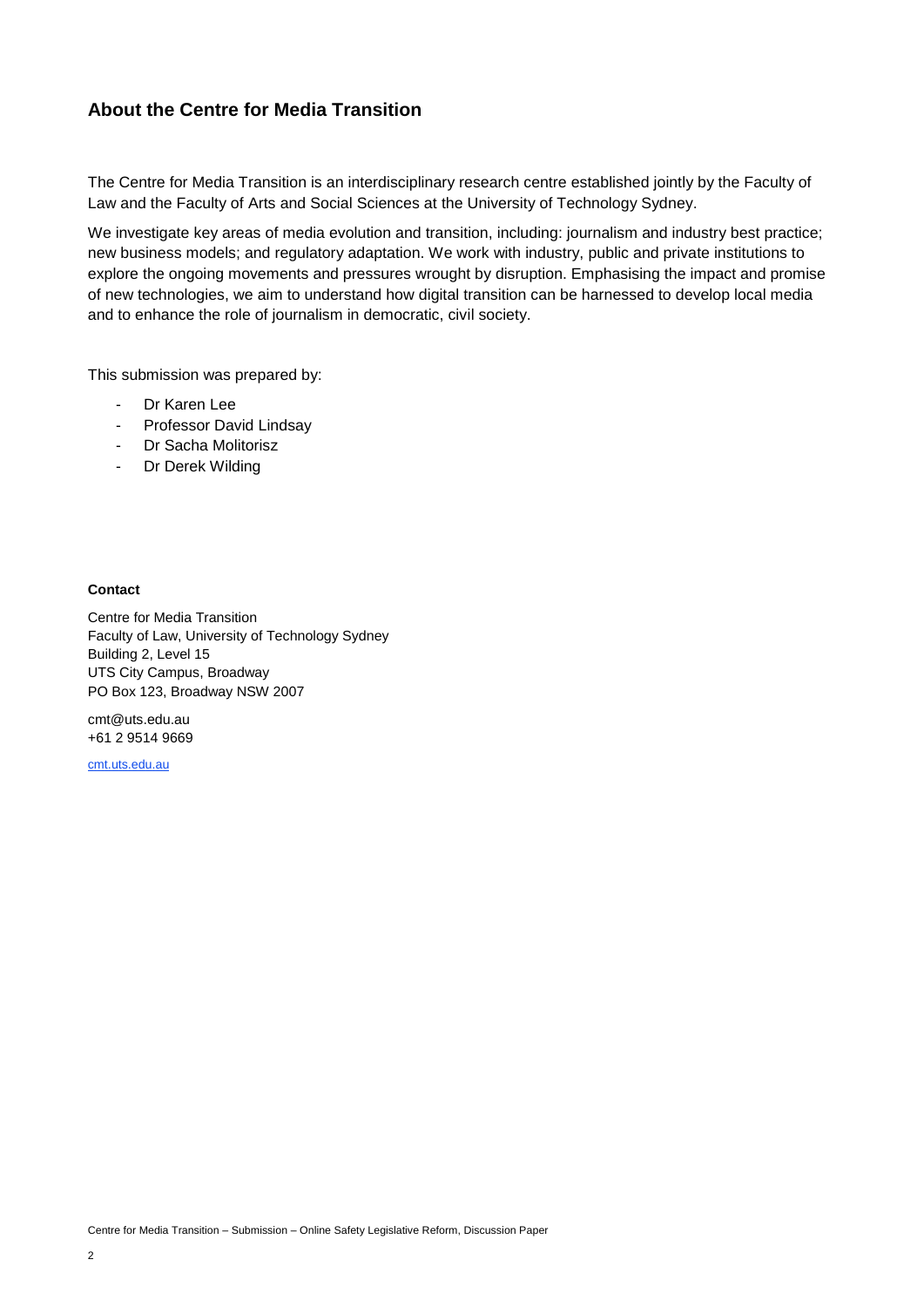### **1. Introduction and general principles**

Thank you for the opportunity to contribute to this review.

Our submission addresses several of the questions put by the Department. As our responses are arranged thematically rather than in the order in which they are presented in the Discussion Paper, below is a list of the points we address in this submission and the corresponding questions.

| 1. | Introduction and general principles        | N/A                                                                                                       |
|----|--------------------------------------------|-----------------------------------------------------------------------------------------------------------|
| 2. | Connecting with other legislation          | Various questions                                                                                         |
| 3. | The objects of this Act                    | Questions 1 and 2                                                                                         |
| 4. | Regulatory obligations versus expectations | Questions 3 to 6                                                                                          |
| 5. | Extending regulatory obligations           | Questions 7 to 10<br>Questions 11 to 15<br>Questions 16 to 18<br>Questions 19 to 23<br>Questions 28 to 30 |
| 6. | Key concept: seriously harmful content     | Questions 19 to 23                                                                                        |
| 7. | Use of co-regulation                       | Questions 19 to 23                                                                                        |
| 8. | Governance and resources                   | Questions 36 to 39                                                                                        |

The ACCC's Digital Platforms Inquiry has provided guidance on the points at which platforms should be brought within the regulatory framework, and we are pleased to see the Government's Implementation Roadmap offers a plan for approaching this task, with the proposal for an Online Safety Act one of the first initiatives.

We recognise the proposed legislative changes are an important step in legislative reform. Our comments in this submission are intended to help strengthen aspects of the online safety regime by retaining effective existing regulatory concepts and mechanisms while developing new approaches to deal with the challenges of technology, industry practice and community expectations. As some of the existing provisions in Schedules 5 and 7 of the *Broadcasting Services Act* 1992 (BSA) are complicated and are part of interlocking arrangements that operate across other legislative schemes, we suggest the proposed changes be the subject of a further round of consultation, perhaps in the form of an exposure draft of the new Act, before being introduced to Parliament.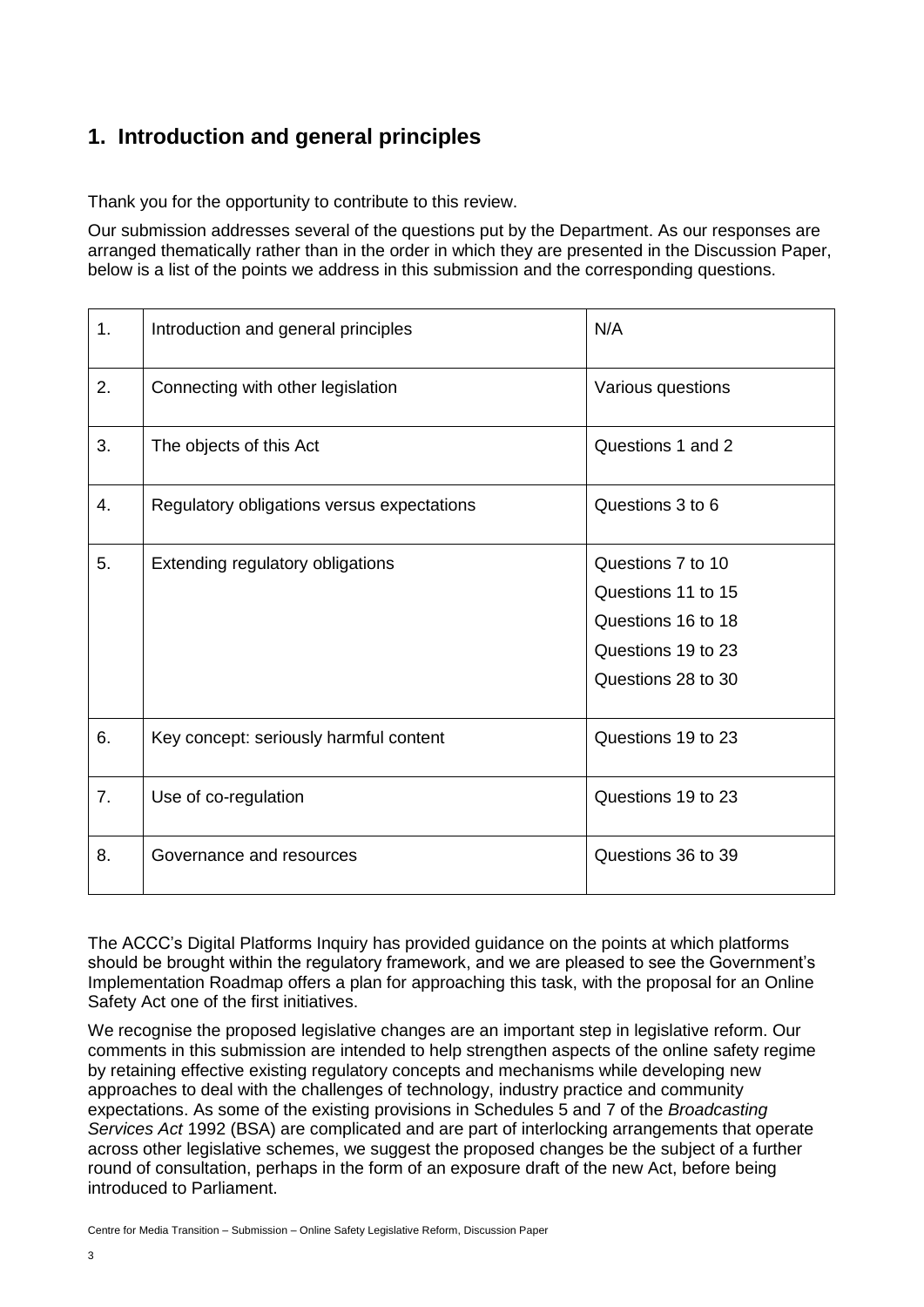#### **Summary**

At the outset, we note there is much to support in the proposed reforms, particularly in relation to image-based abuse and cyberbullying.

We support in principle the following proposals, noting that some matters require further information or clarification, and that some qualifications are added in sections 2 to 8 below.

- the reduction of response times for take-down notices from 48 hours to 24 hours;
- the removal of distinctions between hosting services, live content services and links services;
- the extension of mandatory removal notices for cyberbullying material to other platforms and services such as gaming, messaging and social connection sites;
- the extension of regulation of cyber abuse to adults (with adults required to satisfy a test that is more restrictive than that applicable to minors);
- the extension of the eSafety Commissioner's powers to issue take-down notices if certain material is accessible to Australians, irrespective of whether the content is hosted overseas;
- the proposal to provide the eSafety Commissioner with additional tools (such as infringement notices) for cyberbullying and image-based abuse;
- reviewing and where necessary updating the codes developed under Schedules 5 and 7 of the BSA;
- the proposition that obligations on ISPs (and to this we would add digital platforms) should be different to those imposed on content providers;
- a principles-based approach to code formation, provided the codes remain enforceable.

On several other points we have serious concerns, also explained in sections 2 to 8 below:

- the categorisation of services such as social media services will not address inconsistencies and uncertainty in existing legislation, and may also be internally inconsistent;
- the shift to a 'harm' based approach in regulating online content may erode longstanding principles that generally promote freedom of expression, with restrictions and prohibitions imposed where needed;
- though it is not clear from the Discussion Paper, it appears that social media (and other online platforms and applications) will become subject to the online content scheme which imposes restrictions on MA15+ and R18+ content;
- the relationship between 'seriously harmful content' and the higher end of the classification ratings (X18+ and RC) is not sufficiently clear;
- delinking decisions of the eSafety Commissioner from the National Classification Code and the Classification Board undermines the role of the Board in setting the benchmark for community standards, against which various industry schemes, tools and practices can be compared;
- establishing the office of the eSafety Commissioner as an autonomous accountable authority under the *Public Governance, and Accountability Act 2013* (PGPA Act) could lead to less accountability in decision making and inconsistency with related activities of the ACMA.

#### **Principles**

Some general principles have guided the development of our response to this consultation.

- 1. Online content regulation requires a proportionate approach that balances protection from harm against other rights and interests, including freedom of expression, privacy and autonomy.
- 2. Digital platforms should be brought into the regulatory framework at appropriate points but there is a need for consistency in how they are characterised across legislative schemes.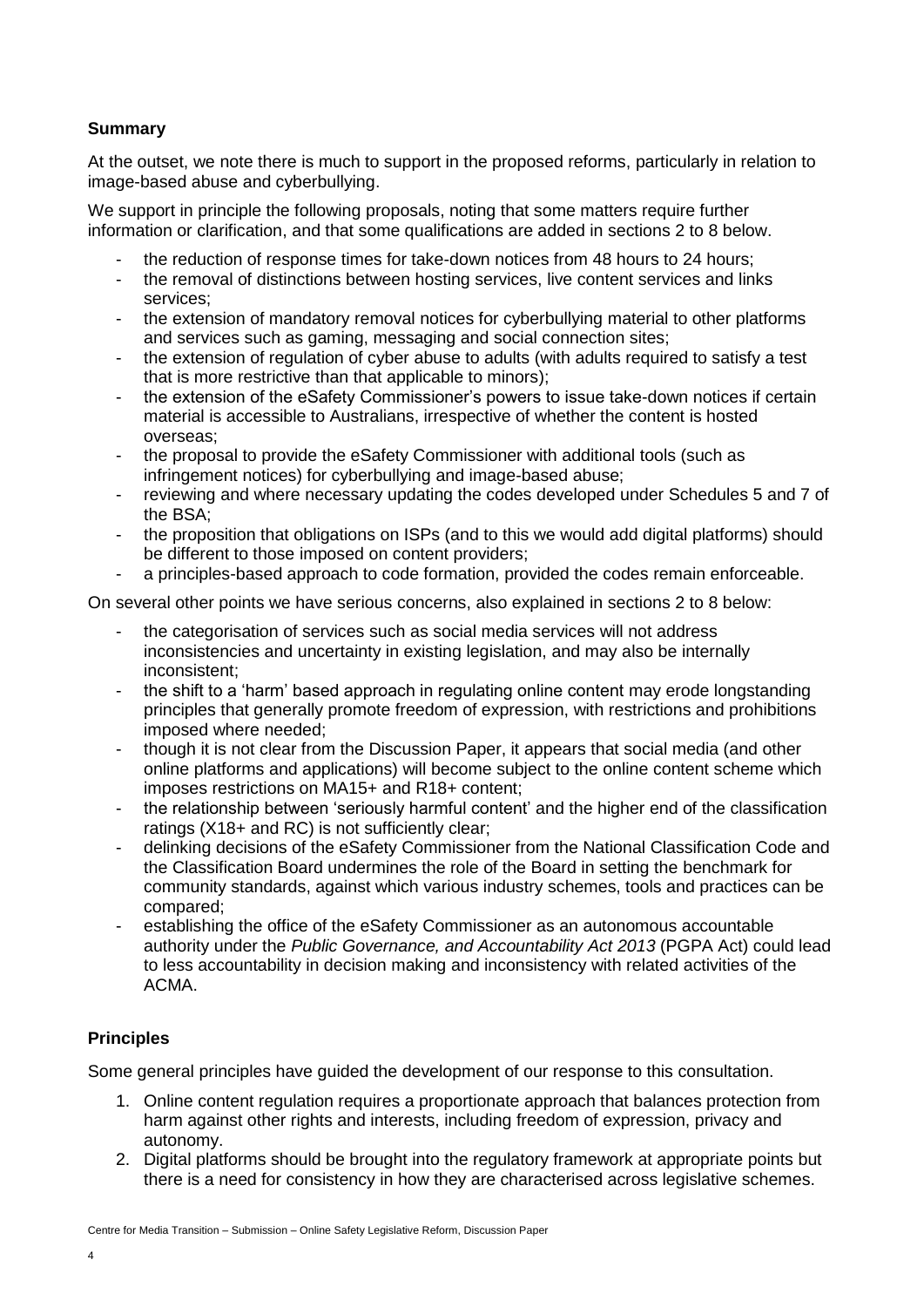- 3. Digital platforms are not, for the most part, primary publishers of content; while it is appropriate to impose regulatory obligations on them, these obligations will be different from those of publishers.
- 4. New arrangements facilitating rapid responses to urgent events and harmful content are needed; however, decisions on content categorisation should be linked to and reviewable under the National Classification Scheme.
- 5. There should be consistency in the approach to extra-territorial application of Australia's laws.
- 6. Regulatory obligations should be enforceable; if the associated conduct does not require enforcement by a regulator, it should be the subject of industry self-regulation.
- 7. Regulatory governance should be consolidated, not further fragmented, maximising the opportunities for cooperation, transparency and oversight.
- 8. Modernising the regulatory framework to take account of digital platforms is an opportunity to address other longstanding problems in communications regulation.

Finally, we note that on some important matters, it is difficult to reach an informed view on the proposal without more detail on its design or operation. This is the case, for example, on the transposition of co-regulatory arrangements to the proposed new online content scheme.

### **2. Connecting with other legislation**

Various questions posed by the Discussion Paper.

While the proposed Online Safety Act is important mainly for its potential to protect Australians from harmful online material, it is also significant for its treatment of digital platforms and other service providers. As the ACCC noted in the Final Report of its Digital Platforms Inquiry, and as the Government recognised in its response, the conduct of digital platforms can be difficult to place within the existing regulatory frameworks. While some activities are governed by competition law, consumer protection, communications law, data privacy, copyright or defamation, there is uncertainty over the extent to which some activity is captured by existing law, and there are some aspects that are not regulated.

In submissions to the Digital Platforms Inquiry, the Centre for Media Transition took the approach that digital platforms – at least in respect of their current activities – are not direct 'publishers' of content and should not be regulated in the same way as broadcasters or other news publishers. Nevertheless, we have consistently advanced the view that they should be brought within the regulatory framework at appropriate points.

This task is complicated by the fact that 'digital platform' is a convenient term used for businesses that provide very different services; indeed, their activities vary considerably even within the one overall business entity. For instance, Google search cannot be equated with Google News, let alone YouTube. This is recognised in the proposal for a 'reserve power' to regulate 'ancillary service providers' (which we address in section 5 below). As the Online Safety Act is among the first attempts to adapt the regulatory framework to accommodate digital platforms against the background of the ACCC's findings, we think it is important that this crucial step of identifying the activities of platforms and giving them a legislative definition takes into account the other legislative contexts in which they must be recognised.

In short, this means describing the services digital platforms may offer, now and in the future, in a consistent way across the Online Safety Act, the BSA, the *Telecommunications Act 1997* (TA) and other Commonwealth legislation that recognises communications services (such the *Criminal Code Act 1995*), as well as in state and territory legislation (such as the uniform defamation laws, also under review). It is desirable that any terminology adopted in the proposed Online Safety Act is consistent with other work being undertaken by the Department to harmonise the communications regulatory framework.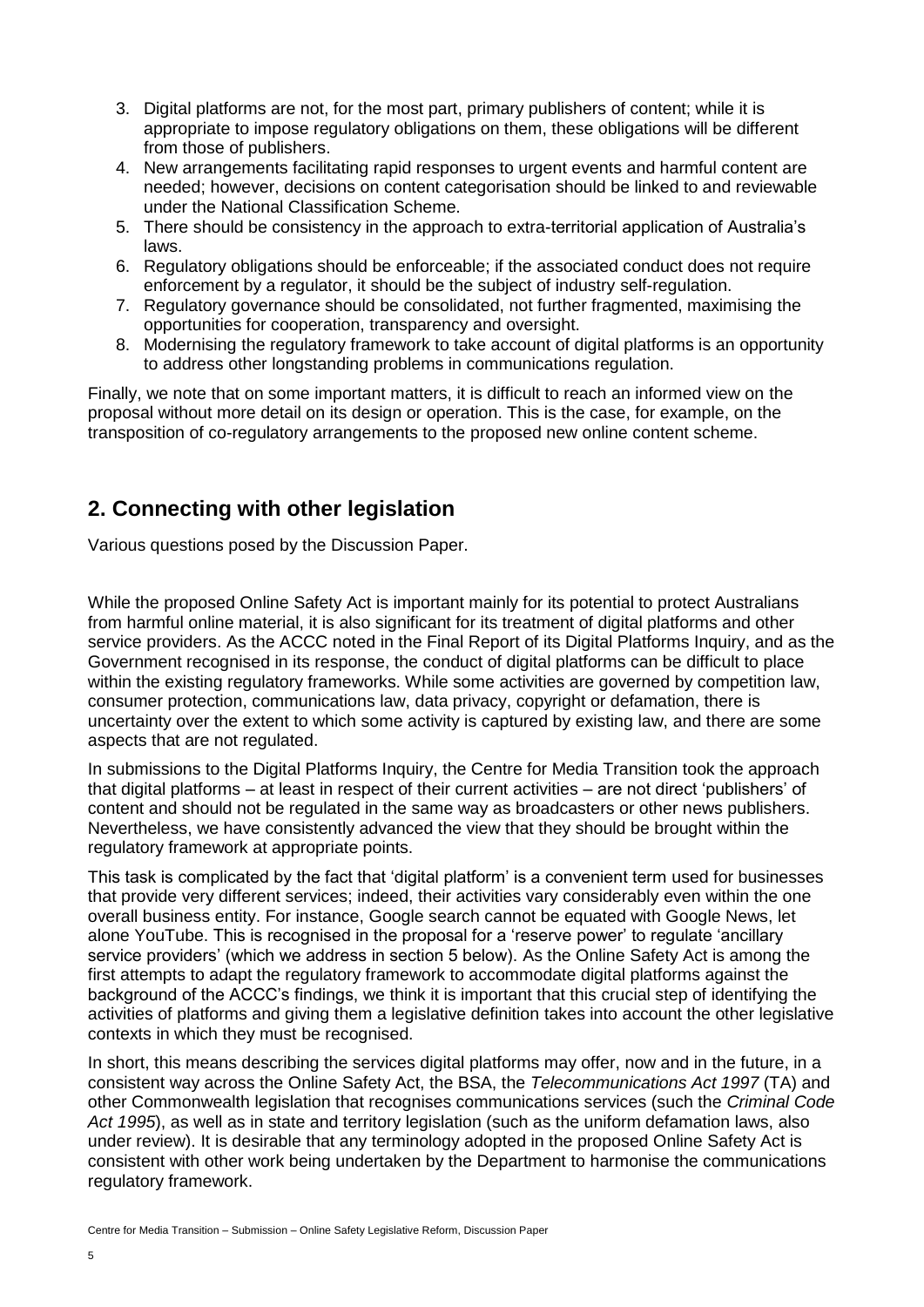We offer the following specific comments on the approach proposed in the Online Safety Act and how it connects with other regulation.

- Social media services such as Facebook and Twitter would not be the subject of a single definition across the Online Safety Act and the BSA. In the Online Safety Act – following the model for image-based abuse in the *Enhancing Online Safety Act 2015* (EOSA) – 'social media service' is one of three services (the others being a 'relevant electronic service' and a 'designated internet service') to which laws about posting intimate images apply. A social media service also meets the definition of 'online content service' in cl 3 of Schedule 8 of the BSA, meaning it is subject to restrictions about gambling advertisements, even though that Schedule does not explicitly mention a 'social media service'.
- A social media service is currently a type of 'content service' for the purposes of the abhorrent violent material scheme in Division 474 of the Criminal Code (see the definition at s 474.30). It would also meet the definition of 'hosting service' in cl 4 of Schedule 7 of the BSA, but may not be regarded as falling within Schedule because of the assumed absence of an 'Australian connection' (see discussion below).
- The introduction of the Online Safety Act provides an opportunity to rectify such inconsistencies, but it is difficult to ascertain from the Discussion Paper how content services under Schedules 5 and 7 of the BSA will be treated when the regulations are transferred to the Online Safety Act. On one reading of the Discussion Paper, the three part typology in the EOSA (ie, social media services, relevant electronic services and designated internet services) will be applied to the online content scheme. The reference on p 40 of the Discussion Paper to 'designated internet services' as among those to which the new codes would apply suggests that the EOSA categories will apply in place of the current Schedule 5 and Schedule 7 arrangements. This would mean that, in relation to content regulation, Facebook, Twitter etc would be covered by the same definition of 'social media service' used elsewhere in Online Safety Act. In effect, the catch-all function of the 'designated internet service' category means that almost any internet content and service that is not explicitly excluded – in the way, for example, that an 'on-demand program service' is excluded by the operation of s 9A(1)(e) of the EOSA – would be subject to the online content scheme. While that would help with consistency, it could have a serious impact on freedom of expression (see our comments in sections 6 and 7 below). An alternatively consistent approach may be to exclude 'social media services' (and other services) from the online content scheme.
- Apart from problems with consistency with the definition of services, a problem with the Online Safety Act proposals is that they appear to leave in place differing approaches to the extra-territorial application of Australia's communications laws. As noted above, it appears a reason that the online content scheme in Schedule 7 of the BSA may not apply to social media platforms is because the content is not necessarily hosted in Australia (ie, the service does not have an 'Australian connection'). While in policy terms it might be desirable to exclude social media from the online content scheme, relying on the likely absence of an Australian presence is not a sound basis for exclusion when the same service is subject to other forms of regulation in both the Online Safety Act and the BSA. In our view, this illustrates the need for a clearer typology of services and service providers that would offer clarity on regulatory obligations under the applicable Acts.
- If these definitional aspects can be addressed, we think the proposed removal of the distinctions between hosting services, live content services and links services and the resulting changes to take-down notices appear to be welcome improvements. However, we have some reservations about the category of 'seriously harmful material' (see our separate comments on this in section 6).
- As part of the difficulty in understanding the application of current law arises from the use of terms such as 'relevant electronic service' and 'designated internet service', which were developed specifically to apply to image-based abuse material, we recommend that the Department takes the opportunity to revise the terminology used in the EOSA, and wherever possible to use terms that are more likely to be recognised by consumers and members of the public who will be the subject of education and digital literacy campaigns.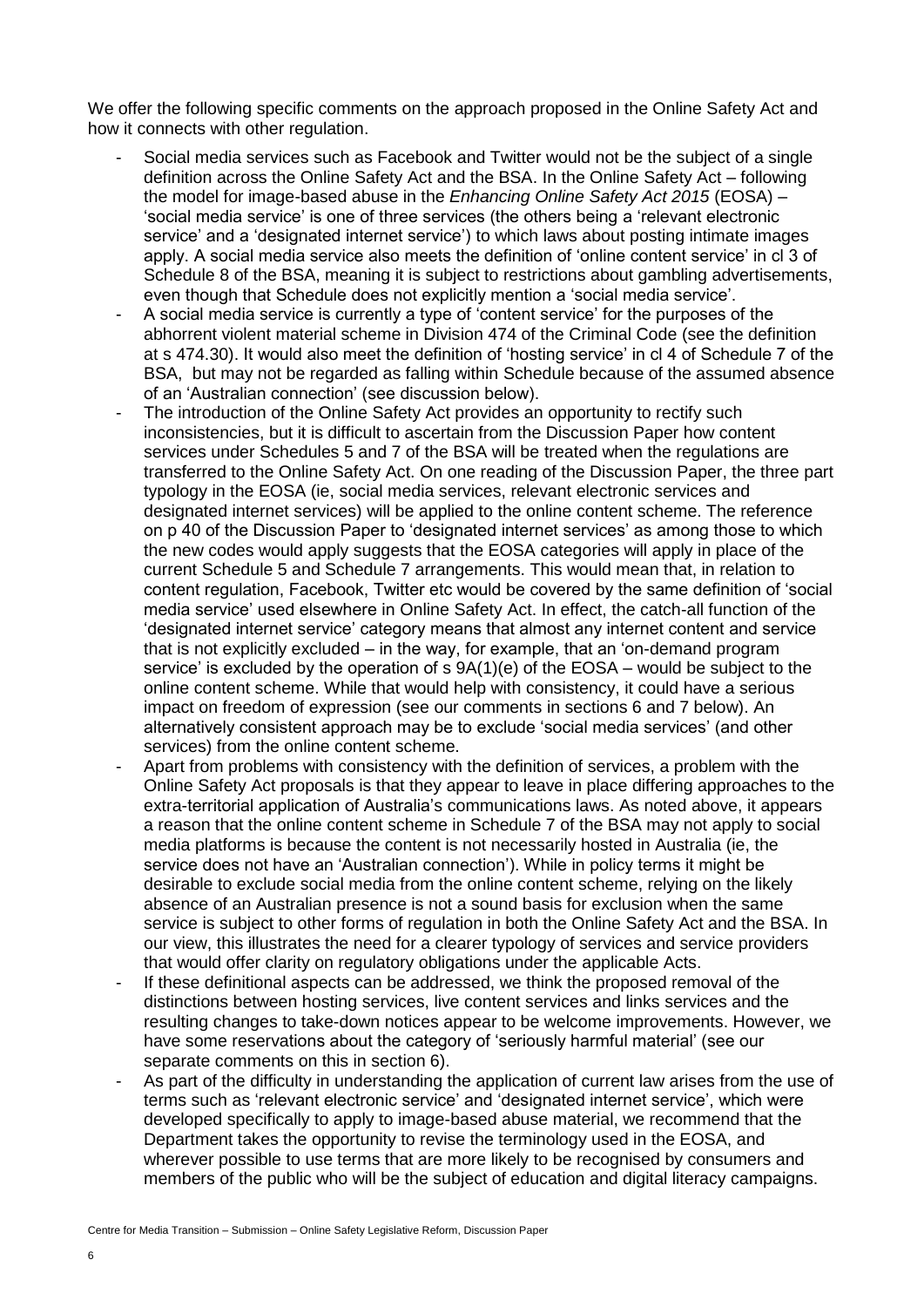- Similarly, we think it would be regrettable to characterise Google search, Bing search and similar services as 'ancillary service providers' (as proposed on pp 52-53 of the Discussion Paper) in the Online Safety Act, when such a term is unlikely to be useful in other Acts and will be incomprehensible to people unfamiliar with online safety regulation.
- The concept of an 'internet intermediary' is still useful. While we do not support the broad protection offered in the way of the Communications Decency Act in the US, we think it is reasonable to differentiate the curation and distribution activities of most digital platforms from the programming and content supply activities of broadcasters and publishers.

#### **3. The objects of this Act**

Question 1 and 2 (p 19).

We recognise that the main aim of this Act is to tackle a range of online material that the community expects would be prohibited or regulated in some way. While there would be broad agreement on the need to take action to discourage and to respond to material such as the live streaming of the Christchurch mosque killings, there is scope for disagreement on the kind of material that would be regulated at, for example, the MA15+ level. Nevertheless, the classification and online content schemes have managed this problem over a number of years. We are concerned that, in moving online content regulation from the BSA to the Online Safety Act, Australia may lose effective mechanisms that have been developed to protect freedom of expression even as they protect from harmful material. This point is addressed below in relation to the use of the National Classification Code, but it also arises in relation to the objects of the Act. We also note that several proposed statements of regulatory policy appear to be statements of objects, rather than policy.

- Likely as a result of the organising principle of 'safety' and of importing the online content regulation scheme into an Act dealing with image-based abuse, cyberbullying and cyber abuse, there appears to be a shift in Australia's well-established approach to content regulation that emphasises classification of content over censorship. This approach, founded on the principles in the *Classification (Publications, Films and Computer Games) Act 1995* (Classification Act), recognises the importance of freedom of expression, as evident from s 1 of the National Classification Code. This provision is as follows:
	- 1. Classification decisions are to give effect, as far as possible, to the following principles:
		- (a) adults should be able to read, hear, see and play what they want;
		- (b) minors should be protected from material likely to harm or disturb them;
		- (c) everyone should be protected from exposure to unsolicited material that they find offensive;
		- (d) the need to take account of community concerns about:
			- (i) depictions that condone or incite violence, particularly sexual violence; and
			- (ii) the portrayal of persons in a demeaning manner.
- In the BSA, there is a recognition of the need for a balanced approach in the Objects of the Act in s 1, which retain the important element of the reasonable adult along with material unsuitable for children:

(l) to restrict access to certain internet content that is likely to cause offence to a reasonable adult; and

- (m) to protect children from exposure to internet content that is unsuitable for children.
- In contrast, in the proposals for the Online Safety Act, the only recognition of free expression is in one of the statements of regulatory policy: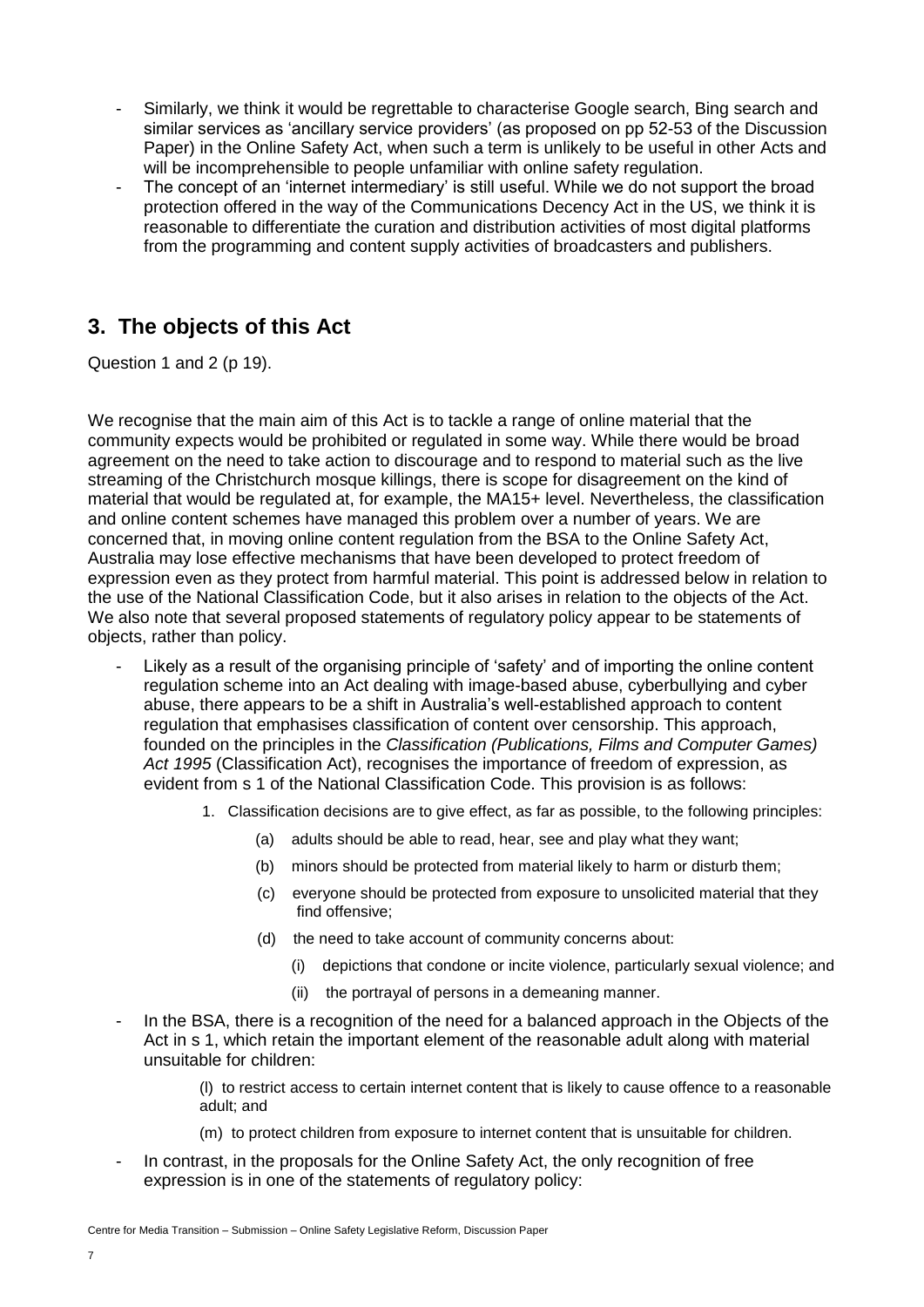- Balance the competing objectives of user safety and freedom of expression.
- In our view, there is a need for clear recognition of the importance the community places on freedom of expression and on adults being able to access material online. Such a statement should be a standalone object; it can then be taken into account alongside other objects, designed to protect against harmful content, when interpreting the provisions of the Act.
- Accordingly, we take a different view from that expressed in the *Report of the Statutory Review of the Enhancing Online Safety Act 2015 and the Review of Schedules 5 and 7 to the Broadcasting Services Act 1992 (Online Content Scheme)*. On p 15 of her report, Lynelle Briggs AO made the following observation.

Reliance on a classification system that is focused, amongst other things, on allowing adults to make informed choices about what they read, hear or view is highly questionable when applied to children's safety. The eSafety Commissioner argues that the use of a harm standard would allow the online content standard to operate separately from classification policies and practices as well as allow for faster assessments of content.

"Such an assessment… would [prevent] access to content that is likely to do harm (eg preventing children accessing violent and degrading online pornography), or [prevent] access to content production which is harmful (eg child sexual abuse material)." [footnote omitted]

Online content providers do not mind how material is classified, so long as it is done correctly, consistently and quickly, and does not vary between media or technology.

We disagree with this approach because we think action to protect children's safety has always been the foundation of classification in Australia and while service providers might not mind how material is classified, the community might. Improving the ways in which those protections are enforced may well mean allowing swift and responsive initial decisions by an authority other than the Classification Board, but this should be done within a framework that recognises the importance of community standards generally and promotes other freedoms that Australians respect and value.

#### **4. Regulatory obligations versus expectations**

Questions 3 to 6 (p 25).

One component of the Online Safety Act comprises the 'basic online safety expectations'. We understand and support the Government's attempts to encourage industry participants to find ways of effectively protecting the community from unacceptably harmful online material. However, it appears to us that legislating for 'expectations' rather than obligations creates a new grey area that sits somewhere between self-regulation and statutory regulation, without the structure and accountability offered by codes of practice registered with a regulator. We feel this is unlikely to benefit either the service providers or the community. We understand there may be concerns about premature or over-interventionist approaches hampering innovation, but we think the choice should be between industry self-regulation, co-regulation with the oversight of a regulator, or government regulation. Specific comments on the provisions of the Online Safety Act are below.

In relation to 'transparency reporting' for the basic online safety expectations, there are to be no sanctions for non-compliance, but the eSafety Commissioner would have the power to impose specific (enforceable) reporting obligations. If these obligations are not complied with, the enforcement action that could be taken is a public statement that a service provider is not complying with the basic expectations. It appears there is no subsequent step whereby a provider is, in fact, required to meet the expectations. The Discussion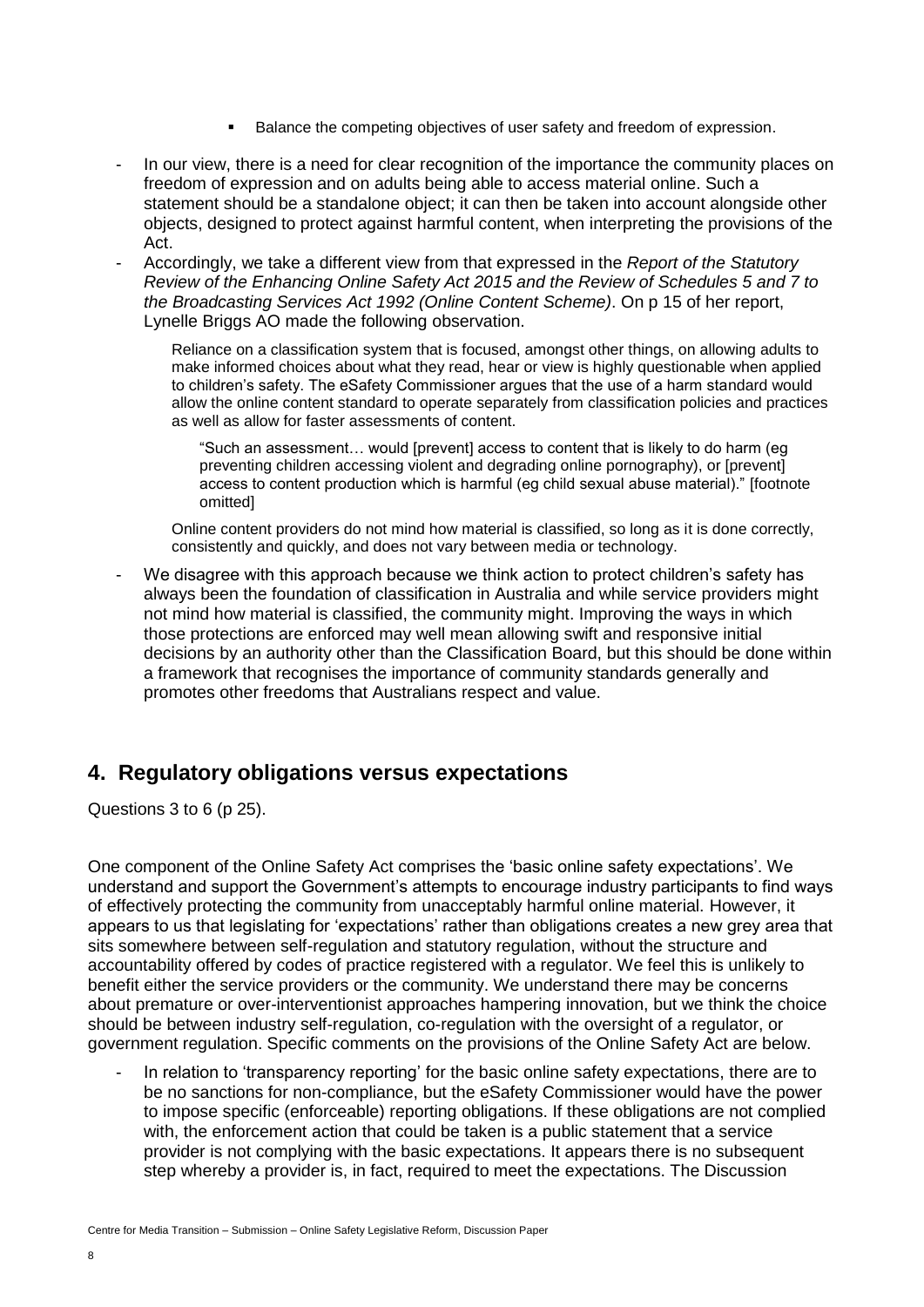Paper says that if industry efforts to meet the expectations are insufficient, the Government 'reserves the right to consider additional regulatory action to require compliance' (p 23). We strongly advise against this approach because it leads to a hollow regulatory scheme that cannot be enforced without legislative amendment, taking additional time and parliamentary resources.

- On p 20 of the Discussion Paper there is a comment on the importance of preventative measures to tackle online harms, with reference to the requirements imposed on social media services under the EOSA to establish a complaints scheme for cyberbullying material and to include in the service's terms of use a prohibition on posting cyberbullying material. It is not clear whether an approach such as this is to be adopted for other matters. It appears that the proposed approach to privacy and safety settings on apps and games (p 23) and the provision of point of purchase information (p 24) revert to the basic 'online safety expectations' approach under which the Government 'will consider' providing the eSafety Commissioner with the power to enforce obligations in the event that the expected standards are not reached. In our view, it would be more effective to provide a clear, legislative statement of Parliament's expectation that relevant service providers develop a code of practice dealing with certain matters, with the regulator deciding whether the code rules are adequate and having the power to adopt a mandatory standard if online service providers fail to adopt a code or if the code rules they propose are inadequate.
- We note that in its response to ACCC Digital Platform Inquiry Recommendation 18, the Government confirmed its commitment to introduce a binding privacy code that would apply to 'social media platforms' and that this would include specific rules to protect the personal information of children and vulnerable persons. To the extent that the safety measures proposed in connection with the Online Safety Act are not better accommodated within the new privacy code arrangements, there would clearly be a need for consistency across the two schemes.
- While we agree that safety by design is important (outlined at p 9 and pp 20-21 of the Discussion Paper), we note the importance of other regulatory objectives identified by the ACCC and the need to account for privacy and for further human rights including freedom of expression. There is a risk that other regulators, or the same regulators performing other regulatory functions, will engage separately with the same digital platforms on certain design aspects. For example, the Australian Human Rights Commission, in its Discussion Paper on *Human Rights and Technology* (Dec 2019) is proposing that the Australian Government establish a taskforce to develop the concept of 'human rights by design' in the context of AI-informed decision-making (Proposal 13, p 191). We encourage the Department to approach these aspects of design in a holistic way.

#### **5. Extending regulatory obligations**

Questions 7 to 10 (p 30)

- Questions 11 to 15 (p 34)
- Questions 16 to 18 (p 37)
- Questions 19 to 23 (p 44)
- Questions 28 to 30 (p 52)

As mentioned in section 2, we have argued in previous submissions for the extension of regulatory obligations to digital platforms, where appropriate, and preferably under a framework that maintains consistency in regulatory categories and services across different statutory schemes. We make the following comments on specific proposals to extend current regulatory arrangements.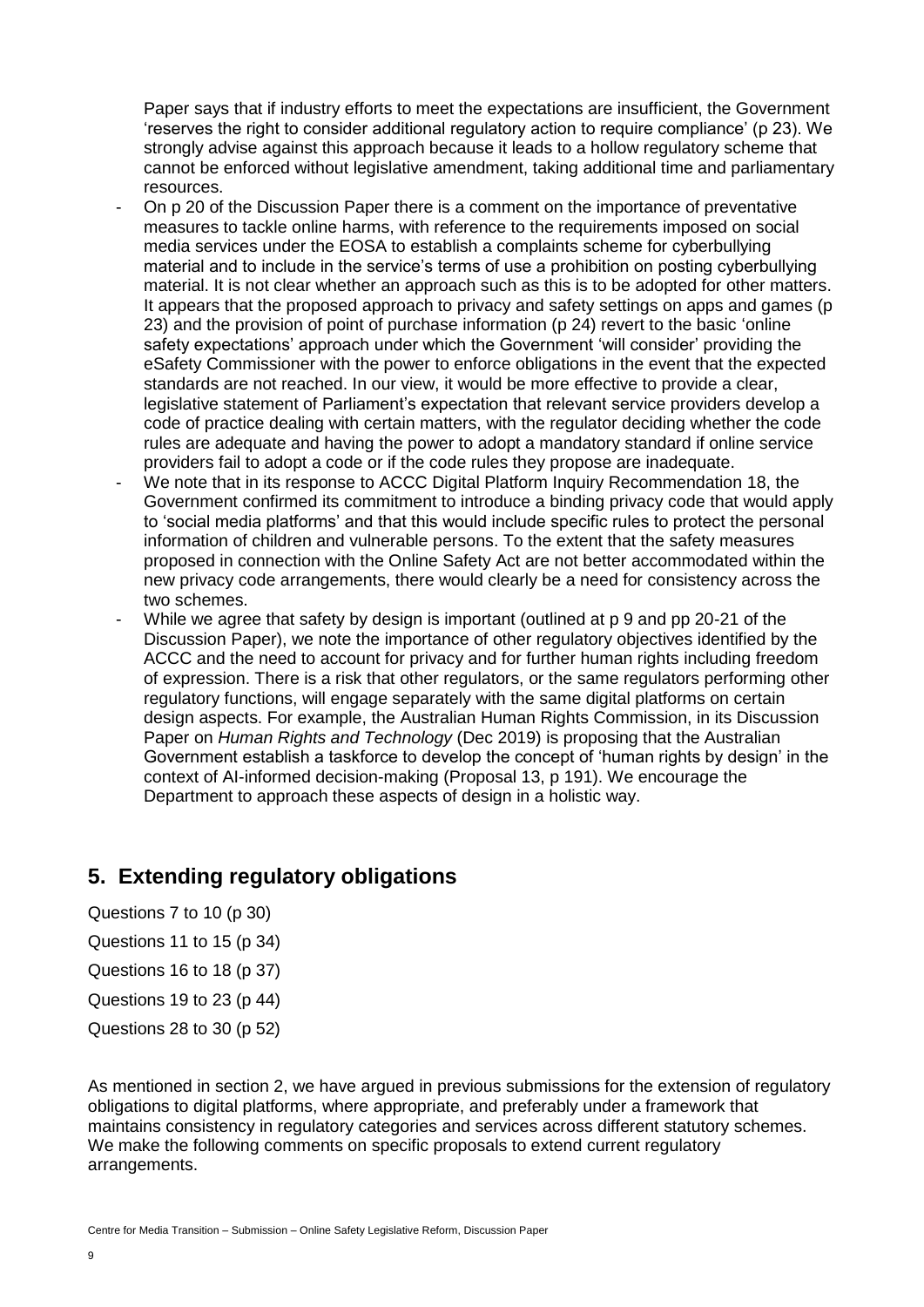- We support the extension of mandatory removal notices for cyberbullying material to other platforms and services such as gaming, messaging and social connection sites.
- We support in principle the extension of the eSafety Commissioner's powers in issuing a take-down notice if certain material is accessible to Australians, irrespective of whether the content is hosted overseas (but see our separate comments on 'seriously harmful content' in section 6, below). We note there may be practical difficulties in enforcing such action, but some service providers may comply voluntarily with take-down notices.
- We support the shortening of the response time for take-downs under the image-based abuse scheme and the cyberbullying scheme from 48 hours to 24 hours as well as the similar adjustments to the response times under the online content scheme. We think it would be appropriate to allow a service provider to seek an extension of time in extenuating circumstances (eg, if it is also responding to a major event such as a mass shooting). The existing arrangements in Part 10 of the EOSA for review by the AAT of a decision to issue (or to not issue) a 'social media service notice' should be maintained.
- We note the proposal to introduce civil penalties in relation to the adult version of cyberbullying referred to as 'cyber abuse'. We assume the intention is that this will apply to failure to comply with a notice (as is the case under s 36 of the EOSA), rather than to cyberbullying itself (in the way that contraventions of the image-based abuse rules arise from posting or threatening to post the material). In any event, we do not support the use of civil penalties for individual end-users who do not respond to take-down notices for adult cyber abuse. We think action against end-users for adult cyber abuse should primarily be a matter for criminal law. Improving laws relating to abuse, harassment, stalking – to the extent that this is needed – in conjunction with a take-down regime targeting service providers, would be preferable to the introduction of civil penalties. Further, on a practical level, the use of civil penalties would require an application to the Federal Court, meaning that enforcement action is costly and time-consuming and imposes a penalty on an individual without meeting the higher burden of proof required in a criminal prosecution. We think this proposal should be set aside.
- While we acknowledge the harm that can be caused by cyberbullying and cyber abuse, we have some reservations about the risks to free expression that could result from establishing a cyber abuse scheme for adults. We note the intention to impose a higher threshold for what constitutes cyber abuse, but one of the limbs of this test is that 'an ordinary reasonable person would, in all the circumstances, regard the material as menacing, harassing or offensive …' We think the inclusion of 'offence' may act as an undue restriction on speech, whether through action taken by the eSafety Commissioner or in pre-emptive removal of content by service providers.
- In addition, we are concerned at the extent to which the Online Safety Act places decisions on community standards in the hands of officials. In this case, decision-makers within the eSafety Commission, in addition to deciding whether standards such as 'serious distress or serious harm' are met, would make assessments of the intention of the person posting the material and the views of an ordinary, reasonable person. We would have more confidence in this change if such decisions were made in an environment where other commissioners or Authority members could be consulted or offer views. This informs our view on governance arrangements (see section 8, below).
- Further, we think there should be a specific mechanism for review of the decision that material is 'seriously harmful content', separate from the decision to issue a notice. This point is addressed in section 6 below.
- In principle, we agree with the proposal to provide the eSafety Commissioner with additional tools (such as infringement notices) for both cyberbullying and image-based abuse, but we seek clarification on the tools being considered.
- We think there is little value in a *statutory* power for the Commissioner to 'request' that a service provider enforce its terms of service against a user. We note that inclusion of certain provisions in a service's terms of use is an element of the basic online safety requirements set out in s 21 of the EOSA, and that while there is an accompanying statement in s 22(1) that Parliament expects services will comply with these expectations, there is also an explicit statement in s 22(3) that this 'does not impose a duty that is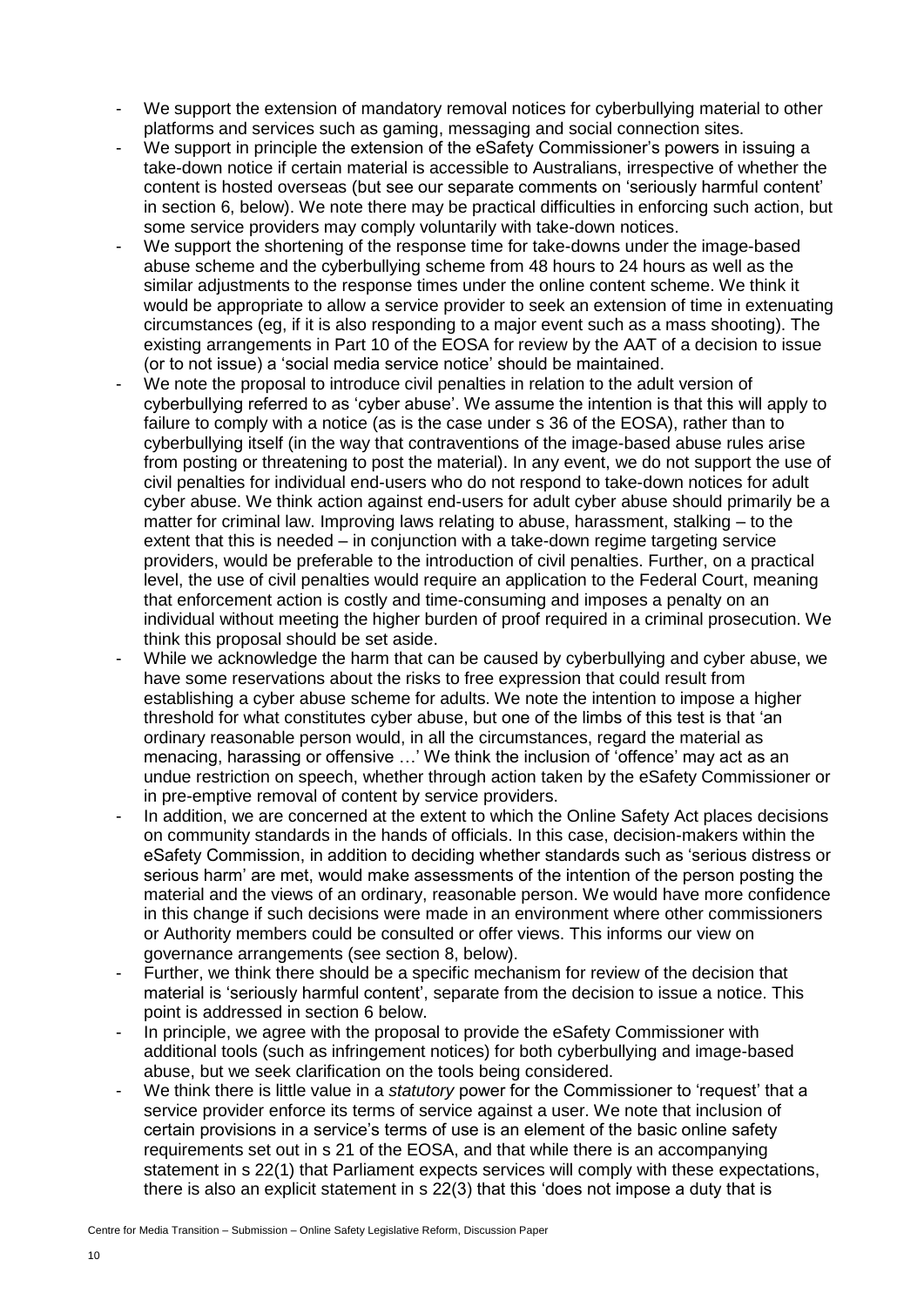enforceable by proceedings in court'. As noted in section 4 above, we do not support the statutory enactment of unenforceable obligations; in our view, obligations that do not warrant enforcement powers should be left to industry self-regulation. Further, we are also concerned that the reliance on providers' terms of service could lead to more onerous obligations being imposed on all users and to providers reserving rights very broadly against users, purportedly on the basis that they are 'required by law' to do so.

- Subject to review of its draft provisions, including review and oversight mechanisms, we support, in principle, the proposal for a new power in the Online Safety Act that allows the eSafety Commissioner, when dealing with an urgent situation involving terrorist activity or extremely violent material, to issue directions to ISPs to block websites for limited periods. But we are concerned that this proposal creates another type of content to which specific regulatory provisions apply.
- In summary, the 'high end' of harmful content under these various schemes would comprise the following:
	- 1. 'terrorist or extreme violent material' during an 'online crisis event' where ISPs will be subject to website blocking under the Online Safety Act;
	- 2. 'abhorrent violent material' for which the providers of content services and hosting services are subject to notices issued under the Criminal Code;
	- 3. 'seriously harmful material' for which a range of online services are subject to notices issued under the online content scheme in the Online Safety Act;
	- 4. 'RC' material for which ISPs, internet content hosts and other content providers are subject to rules under codes of practice and ultimately to the various kinds of takedown notices that can be issued under the Online Safety Act.
- This list does not include the material subject to regulation under the image-based abuse, cyberbullying and cyber abuse schemes in the Online Safety Act. Nor does it include the existing obligation on carriers and carriage service providers under s 313 of the TA to use their best efforts to prevent the use of networks and facilities in the commission of an offence and to comply with notices issues by the eSafety Commissioner under s 581 of that Act. As website blocking is the most interventionist response and the most likely to interfere with freedom of expression, we would not support its automatic extension to 'seriously harmful material'. However, it may be worth reviewing the relationship between the proposed Online Safety Act and the mechanisms established under the TA.
- Also in relation to the proposals for website blocking, we do not support the use of a statutory power to issue voluntary notices to ISPs. Situations involving dangerous content require a stronger response than a voluntary notice or even a formal warning to encourage future compliance. Further, while failing to adequately address serious online safety concerns, the issuing of a voluntary notice that will be made mandatory if not complied with has no substantive effect on freedom of expression.
- We note that the scheme regulating abhorrent violent material is to remain as part of the Criminal Code, even though the action taken under that scheme (apart from prosecution) is initiated by the eSafety Commissioner. An explanation of the rationale for this approach would be useful.
- As noted in section 2, we have concerns over the introduction of the term 'ancillary service provider' in the proposed Online Safety Act to characterise both internet search services and digital distribution platforms, when that term is unlikely to work in other legislative contexts and will not promote wider understanding of the scheme. More broadly, we do not support the introduction of another non-enforceable, statutory power to issue notices or another opportunity for the Minister to specify additional services subject to the scheme. More fundamentally, we are concerned about the restrictions of free speech that could arise from the introduction of a scheme that is, in effect, the equivalent of website blocking. We are especially concerned that the power could be used in relation to adult cyber abuse rather than just child sexual abuse material. The example given in the Discussion Paper is of overseas hosted material where the provider has little regard for Australian law, but it is not clear whether the power would only be exercised for overseas content. We think the introduction of this power requires further justification, including an explanation of the limits of its application and the meaning of 'systematically and repeatedly facilitating the posting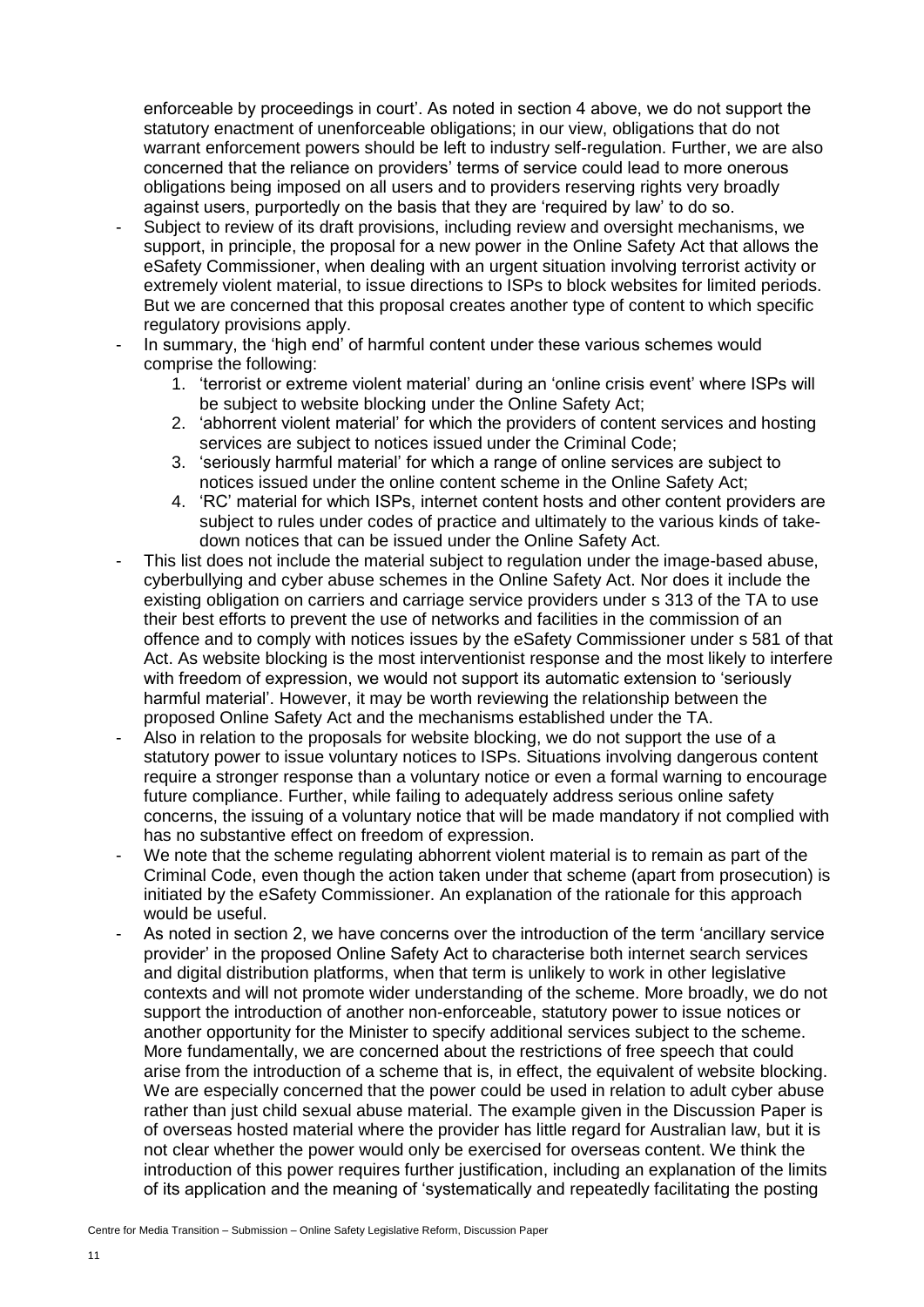of'. The proposed Online Safety Act would give the eSafety Commissioner a range of tools to deal with harmful content, and the codes of practice to be developed under the online content scheme could be used to encourage digital platforms to continue to develop solutions without the need for regulatory intervention.

### **6. Key concept: seriously harmful content**

Questions 19 to 23 (p 44).

We understand the intention is to bring together different aspects of regulation and create a more consistent and effective response, including in relation to content hosted outside of Australia, partly through the identification of 'seriously harmful content' in the online content regulation scheme. We agree with the approach adopted in the Discussion Paper under which MA15+ and R18+ and X18+ material does not fall into this category and is not covered by the escalated regulatory responses. Nevertheless, we are concerned about some aspects of the proposed arrangements.

- It is not clear from the Discussion Paper how regulatory provisions in Schedules 5 and 7 of the BSA that cover material *other than* seriously harmful material will be treated under the Online Safety Act. The Paper says that 'most elements' will be transferred to the Online Safety Act. We seek clarification on how this will operate.
- As noted in section 2 above, on one reading of the Discussion Paper, the intention is to apply to the online content scheme the three part typology in the EOSA (ie, social media services, relevant electronic services and designated internet services). However, that would appear to have the effect of extending this form of content regulation to services such as personal email (relevant electronic services) as well as to social media and potentially other services the Minister specifies.
- On the information provided in the Discussion Paper, it appears that in addition to the schemes applying to cyberbullying and image-based abuse (which have their own takedown regimes), there will be two categories of regulated content:
	- 1. 'Seriously harmful material', comprising child sexual abuse material, abhorrent violent material, and content that promotes, incites or instructs in serious crime, plus any additional types of content as determined by the Minister ('Class 1 content'). The services covered by these arrangements are the three categories in the EOSA (social media services, designated internet services and relevant electronic services). The scheme comprises statutory regulation, directly enforced by the eSafety Commissioner who 'classifies' the material with reference to the statutory category of 'seriously harmful material' and associated definitions. The eSafety Commissioner may issue take-down notices on the basis of this decision on the nature of the content.
	- 2. Prohibited or potentially prohibited content, comprising: RC or X18+ content; R18+ content that is not subject to aged-based restrictions; or MA15+ content not subject to aged-based access restrictions that is provided via a commercial content service or a mobile premium service ('Class 2 content'). It is simply not clear from the Discussion Paper whether the scheme would continue to apply, in large part, to websites and mobile premium services (as is the case for Schedules 5 and 7), or whether the three categories of service provider under the EOSA would apply here. Regulation will, in the first instance, be via codes of practice, though it is not clear whether consumers could complain directly to the eSafety Commissioner who would be able to issue take-down notices without the need for some intervening step, as is the case for code breaches under the BSA and the TA (see our comments on co-regulation in section 7 below). If codes fail or are not developed, the eSafety Commissioner can develop a standard.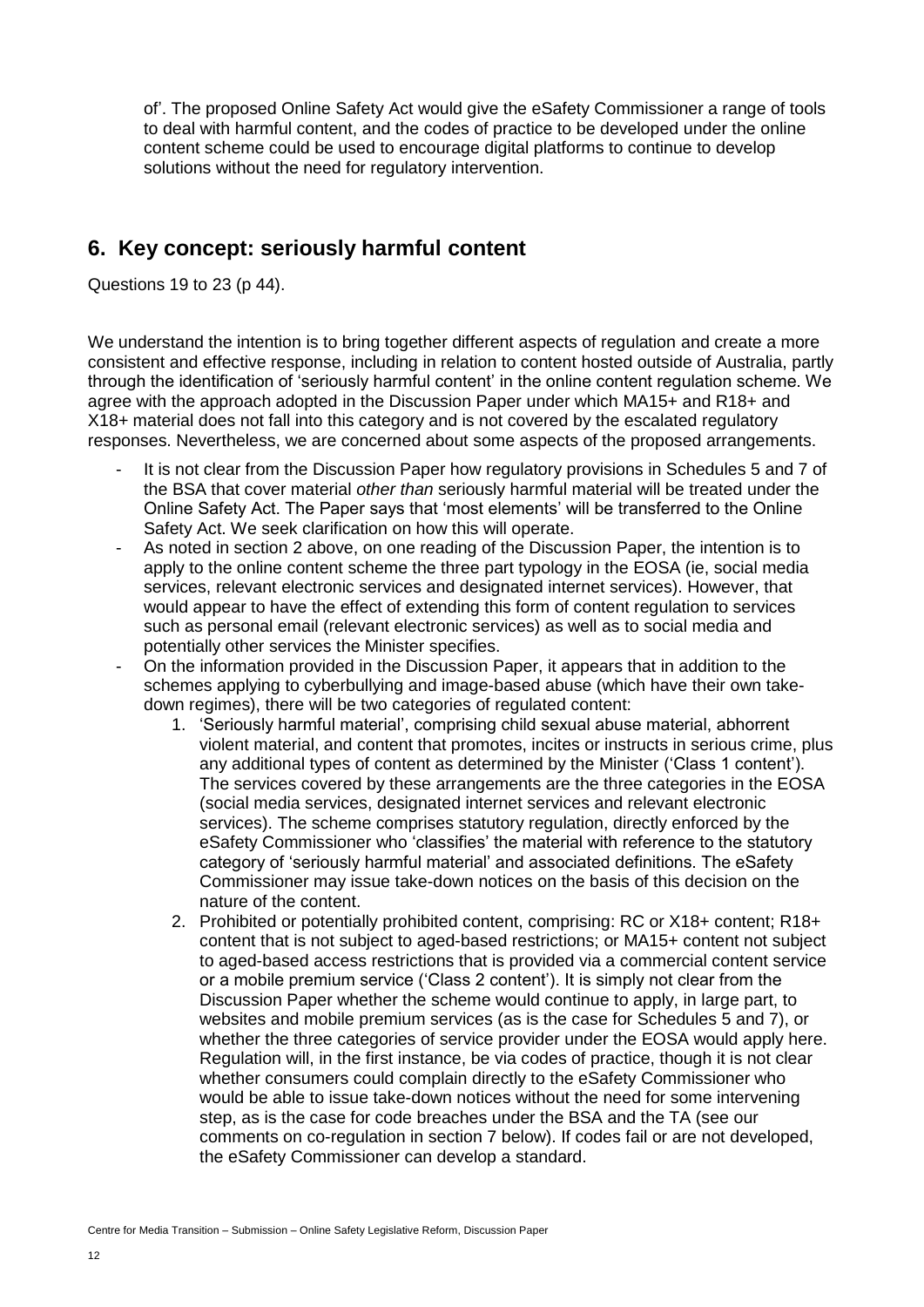- The ambiguities noted in point 2 above need to be addressed. The reference on p 43 of the Discussion Paper to a 'harmonised set of obligations for the take-down of seriously harmful content across the four schemes (cyberbullying, cyber abuse, image-based abuse and online content)' suggests the online content scheme may apply to all three categories of service under the EOSA. This reading is consistent with observations in the *Report of the Statutory Review of the Enhancing Online Safety Act 2015 and the Review of Schedules 5 and 7 to the Broadcasting Services Act 1992 (Online Content Scheme)*, noted above, but there is no explanation in the Discussion Paper as to why or how the online content scheme (which includes regulation of MA15+ and R18+ content) should apply to, say, social media or email. While we understand the appeal of regulatory consistency (including the benefits that would come from the separate compliance pathways for 'hosting services', 'live content services' and 'links services') its cost could be a serious erosion of freedom of expression. Accordingly, we oppose this sort of expansion of the online content scheme.
- Similarly, there is no explanation of how the overlap between RC material, which currently includes the types of material to be designated 'seriously harmful content', will be handled. It appears there is also a potential for overlap in the treatment of abhorrent violent material under the Criminal Code, which is also a form of seriously harmful content under the Online Safety Act.
- While we support the proposal for the eSafety Commissioner to make timely decisions on seriously harmful content, avoiding the delays involved in seeking classification by the Classification Board, we think there should be provision for review by the Classification Board of the eSafety Commissioner's decision. It is important to note here the difference between the decision in relation to the content and the decision to issue a notice. Under s 88 of the EOSA, a decision under s 35 to issue a take-down notice is reviewable by the Administrative Appeals Tribunal (AAT) (as is the decision not to issue a notice). We would expect this to be a part of the arrangements for 'serious harmful content', but in addition, there should be a mechanism for reviewing the characterisation of the content as 'seriously harmful content'. It would be appropriate for this to be done on application to the Classification Board (without limiting standing to the service provider and a person who is the subject of the content). We think this approach would be workable because 'seriously harmful content' is effectively a subset of RC content; and the new 'classification' and decision making mechanism are being developed to enable more effective regulatory responses, rather than to remove the classification of content by reference to community standards. This approach effectively retains the primacy of the National Classification Code and enforces a greater degree of transparency and accountability upon the office of the eSafety Commissioner. Irrespective of the decision maker, the National Classification Code underpins decisions in this country on community standards. It represents agreement among all Australian states and territories as to the basis for these content decisions. While it is reasonable to reform the cumbersome referral process for online content classification decisions, it is not acceptable to suggest merely that the eSafety Commissioner 'may' have reference to the Code.
- On a related aspect, we note that in their submission to the current Review of Australian Classification Regulation, researchers from Queensland University of Technology (led by Professor Terry Flew, who in 2012 conducted the Australian Law Reform Commission review, Classification: Content Regulation and Convergent Media) have proposed changing the category 'RC' to 'Prohibited'. This classification would capture content that is the subject of a criminal offence under relevant Acts. We support this approach.
- We do not support the proposal to give the Minister the power to specify new categories of 'seriously harmful material'. The examples given in the Discussion Paper of virtual reality and animated content describe media forms or formats, not types of harmful material.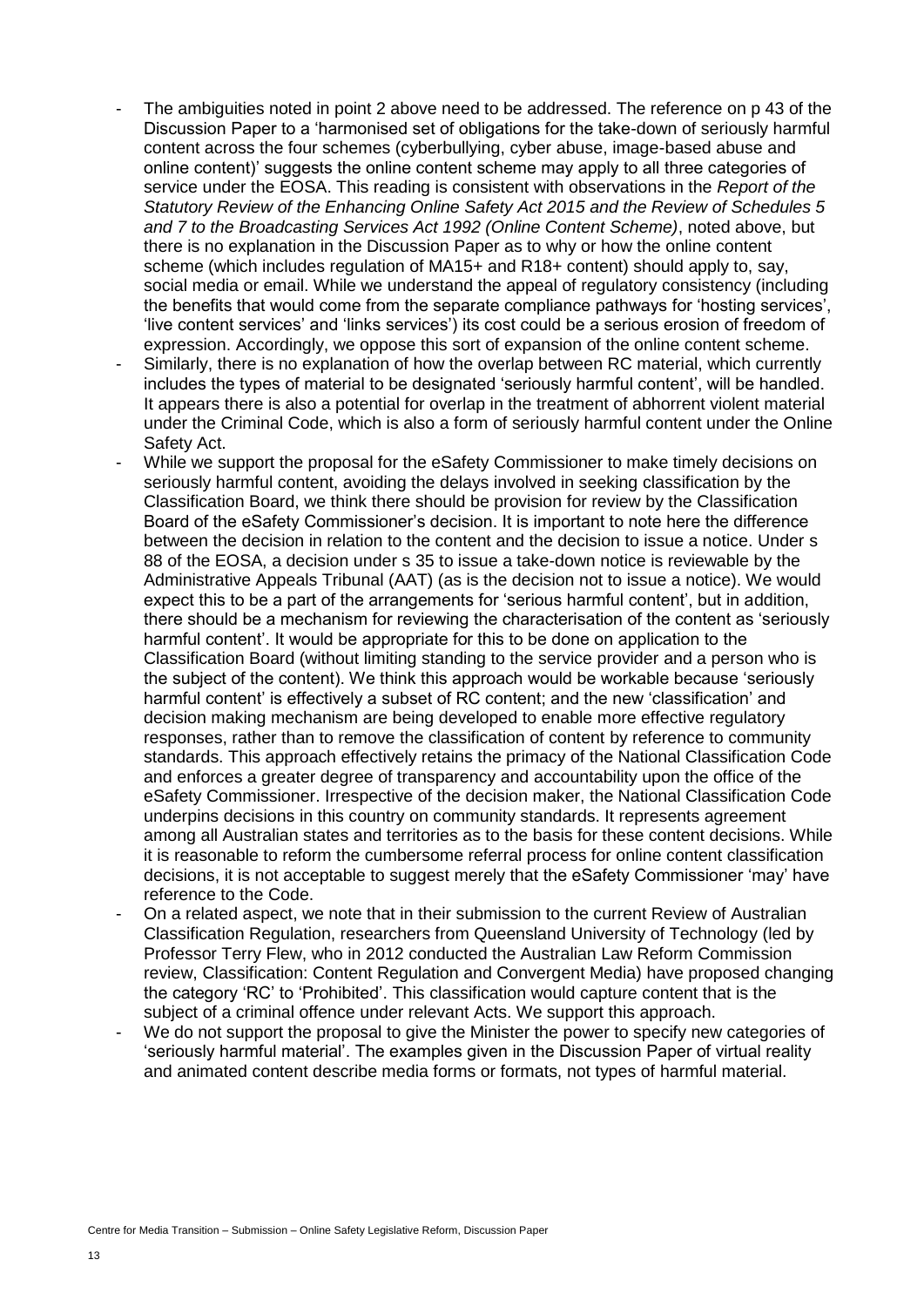## **7. Use of co-regulation**

Questions 19 to 23 (p 40)

It appears from the discussion on pp 40-41 of the Discussion Paper concerning the proposed changes to the online content scheme that greater use will be made of co-regulation. There is to be a 'stepped process' of complaints to the service provider with escalation to the eSafety Commissioner. However, the Discussion Paper does not specify whether these arrangements would replace those in Schedule 7, under which consumers can complain directly to the regulator about breaches of the BSA, despite the co-existence of rules and complaint handling procedures in the codes of practice. It appears that most rules will be in codes or even subordinate instruments that give effect to general principles. These arrangements would only apply to 'Class 2 content' (the existing categories of RC, X18+, R18+ and MA15+), with material considered 'seriously harmful content' remaining with the eSafety Commissioner.

In our view, co-regulation and even self-regulation can provide effective and efficient ways of promoting positive obligations and of discouraging undesirable conduct. However, to be both effective and efficient, co-regulatory schemes must be well designed, implemented and administered. Our comments below are offered with this in mind.

- We agree that reviewing and where necessary updating and consolidating the codes developed under Schedules 5 and 7, now administered by the Communications Alliance, is appropriate in the context of updated legislation.
- While we acknowledge that current codes do not accurately capture the range of online services Australians now use, we have concerns about the proposal to extend the code provisions to 'a wider range of service providers … reflecting the range of online services Australians now use to access online content'. The online content scheme was developed principally for website content and also applies to mobile premium services and commercial content. Any proposal to extend it needs to indicate what type of services will be covered and why the extension is justified. As noted in section 2 above, we see no reason to apply the online content scheme in its entirety to comments posted by users on social media services such as Facebook and Twitter.
- We agree with the statement that it is appropriate that different sections of the industry/providers develop their own codes. We agree that the obligations on ISPs should be different to those on content providers, and we would extend this to digital platforms insofar as they should not be regarded as having the same obligations as content providers.
- Subject to seeing the drafting of these provisions, we support the principles-based approach to code formation, provided the codes remain enforceable. However, principlesbased co-regulation would ideally be linked to outcomes that are set out in the legislation that creates the co-regulatory arrangements. If it is not intended that outcomes be specified in the legislation, we suggest that the eSafety Commissioner be given a power to specify outcomes in a determination. We assume operational aspects (eg, how providers seek to achieve the specified principles and outcomes) are to be dealt with in voluntary guidelines, but this is not explained. Finally, there also needs to be some consideration of matters where rules, not principles, may be required, as enforcement of principles can be difficult.
- We assume that 'approval by the eSafety Commissioner' means that the codes would be registered under the Online Safety Act. As there are important differences between the existing schemes in the TA and the BSA, such as the criteria for registration, further information is needed on any preferred approach. In any event, we strongly believe the registration criteria in s 123 of the BSA and s 117 of the TA should be improved upon for any new code registration scheme.
- One element of code registration involves the level of consumer and public consultation. There is no mention in the Discussion Paper of this element (other than the statement 'the codes would be developed in consultation with stakeholders'), even though the services being considered have been widely adopted by consumers. The BSA and TA have different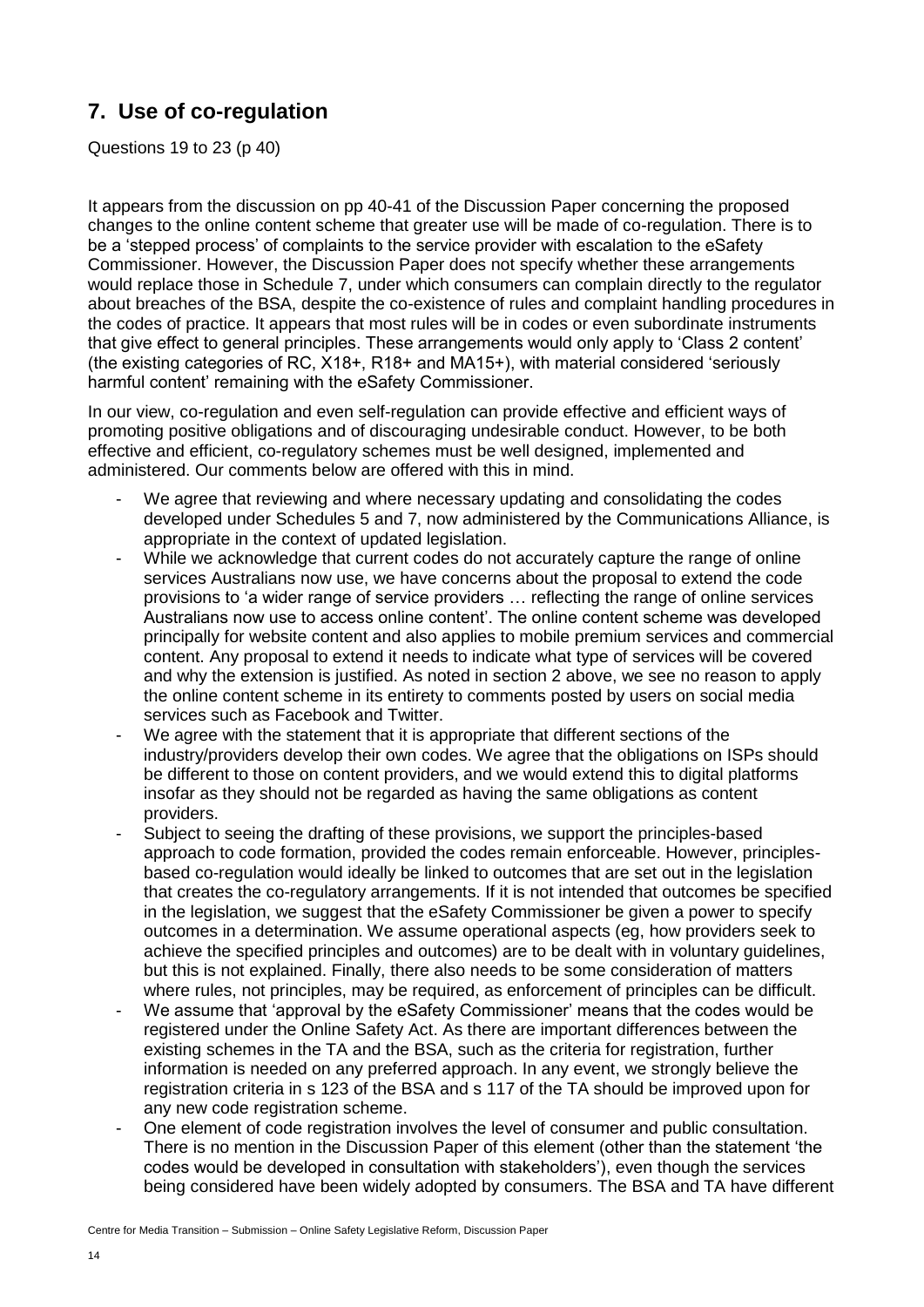tests for the regulator to assess the adequacy of engagement when deciding to register a code: s 123(4)(b)(iii) of the BSA requires that 'members of the public have been given an adequate opportunity to comment on the code'; whereas ss 117(1)(f) and 117(1)(i) of the TA require, respectively, that members of the public be invited to make submissions within a specified period (ie, not less than 30 days) and 'at least one body or association that represents the interests of consumers has been consulted about the development of the code'. However, Lee and Wilding in *Responsive Engagement: Involving Consumers and Citizens in Communications Industry Rule-making* (November 2019, pp.89-91) note that the differences between the consultation provisions in the various statutory frameworks regulating the development of industry codes cannot be justified.

- We are concerned by the statement that 'the concept of harmful content under the codes would be informed by the National Classification Code …' (p 40). In our view, these codes should be based on, not informed by, the National Classification Code, and should go no further. This is an important aspect of protecting freedom of expression and access to content.
- In terms of enforcement, it is unclear what is meant by the comment that breaches of code provisions on RC or X18+ material would be 'treated very seriously'. The enforcement options for breach of a broadcasting code provision under the BSA are very weak, as no direct action can be taken in the first instance, even in the most serious cases. The ACMA has only two regulatory responses to a breach of a code of practice. First, it can accept an enforceable undertaking under s 205W, a subsequent breach of which would enable the ACMA to seek an order from the Federal Court to comply with the undertaking or pay an amount determined by the Court. An enforceable undertaking can provide for targeted and responsive enforcement, but the ACMA is only able to act if the broadcaster is prepared to provide the undertaking on terms acceptable to the ACMA. Second, in circumstances where the ACMA and the broadcaster cannot reach agreement, the ACMA's only regulatory enforcement action is an additional licence condition imposed under s 43. This is an even less satisfactory option as the only action the ACMA can take in response to a subsequent breach of this type of licence condition is the giving of a remedial direction under s 141. Regardless of the gravity of the breach, a penalty can only be sought from the Federal Court if the remedial direction itself is breached, following breach of the code of practice and then of the s 43 licence condition.
- In contrast to the code enforcement powers, in the case of a commercial television broadcaster, the ACMA can respond to a breach of a standard by various means. This is because under cl 7(1)(b) of Schedule 2 to the Act, breach of a standard comprises breach of a licence condition, which attracts the range of enforcement actions. In this case, the ACMA can: issue a remedial direction (s 141); accept an enforceable undertaking (s 205W); seek a civil penalty order from the Federal Court (s 140A); seek prosecution as an offence (s 139); or suspend or cancel the licence (s 143).
- The enforcement arrangements for broadcasting codes of practice are cumbersome and ineffective and should never be copied. Similar weaknesses appear in other legislative frameworks regulating the communications sector and merit further detailed review in order to better inform how enforcement provisions in the proposed Online Safety Act should be drafted.
- Despite the introduction of regulatory tools such as enforceable undertakings in the legislative amendments of 2006 to the BSA, the ACMA and commentators have argued for mid-tier powers to provide additional flexibility and responsiveness. In developing such options for the eSafety Commissioner under the Online Safety Act, the Department could consider similar reform to the BSA.
- For the co-regulatory arrangements to be effective, the regulator must have a power to initiate complaints (similar to s 173 of the BSA).